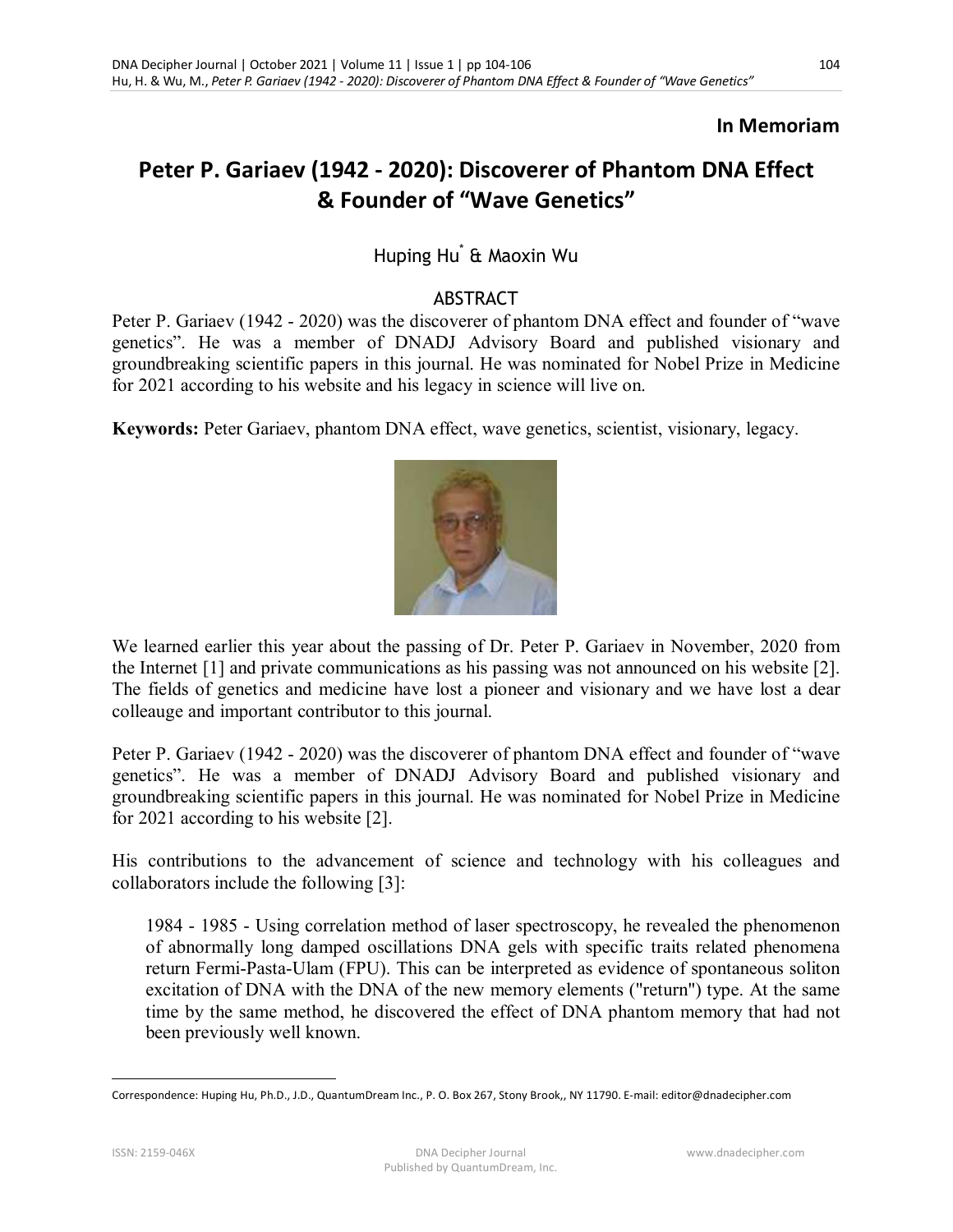1992 - Using the method of laser spectroscopy correlation, he discovered the phenomenon of distant instrument of influence on the vibrational dynamics of gels of DNA.

1996 - In conjunction with a corporation, he and his colleagues created bio-radio-electronic and bio-optical systems that simulate some aspects of information-wave processes of the genetic apparatus. These systems combine functional nonliving (opto-electronics engineering) and live (live cells, tissues, organs, metabolic cell-free system), and preparative isolation and/or artificially synthesized genetic structures (chromosomes, DNA, RNA, proteins). Biological substrates used, functionality combined with fiber-avionics are memory elements and the basis of the simplest biocomputer, which is able to control the wave through the defined areas of genetic and metabolic information of biological systems.

1996 - Together with LPI he and his colleagues used the two-photon excitation of an artificial laser-like radiation DNA and chromosomes (superluminescence) as an analogue of the natural emission of photons genetic structures.

2000 – He laid the theoretical and experimental basis for a fundamentally new PLRspectroscopy (polarization of laser-radio wave spectroscopy) with transition localized photons in radio-wave radiation of any object, including chromosomes, living cells, tissues, and metabolites.

1993, 2000, 2002 - In exploratory experiments, radiation damaged chromosomes of wheat and barley, as well as some "lively" radiation-damaged seeds Arabidopsis thaliana, collected in the Chernobyl nuclear power plant in 1987, were restored.

1999, 2002 – He established a theoretical basis, and made a soft reversible wave introduction of genetic information from DNA into the genome of the animal origin of potatoes and obtained in the 1st and the 2nd generation of a unique plant-animal "hybrid" with signs of unusual morphogenetic that have been lost (not inherited) in the 3rd generation.

2001 - 2002 – He transferred wave genetic information over a distance of about 5 km from the DNA sample extracted from the plant Arabidopsis thaliana line, the plant Arabidopsis thaliana other nearby lines.

2002 - He successfully transferred by a wave of genetic and metabolic information from the pancreas and spleen healthy newborn rats on adult rats suffering from artificially induced diabetes causing the symptoms of diabetes to disappear in a few days.

In additions, many of his important and more recent research results were published in this journal [*e.g.*, 4-6].

We have no doubt that he had made visionary and groundbreaking contributions to the advancement of science and technology. We at DNADJ celebrate his life with our dear readers and thank him for his important contirubtions to this journal – May his legacy in science live on for a long time to come!